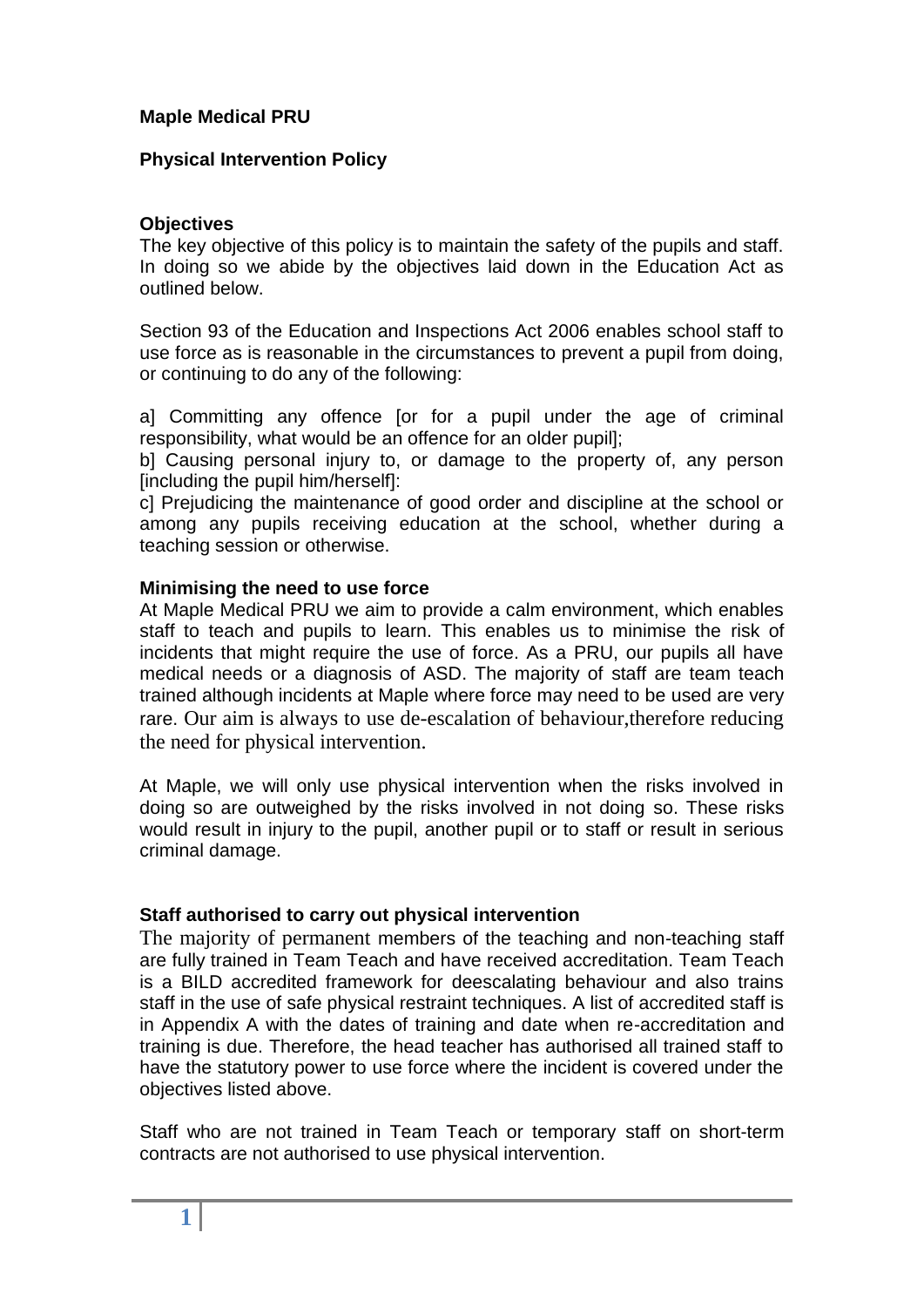## **Deciding whether to physically intervene**

As already stated incidents are very rare. In line with Team Teach guidance all staff are clear that physical intervention is only used when:

- the potential consequences of not intervening were sufficiently serious to justify considering the use of force e.g. another pupil could be seriously injured;
- the chances of achieving the desired result by other means were by this stage very low;
- the risks associated with not intervening outweighed those of intervening.

All staff will be kept informed about and advised on how to deal with pupils who present particular risks to themselves and others through the sharing of information and staff briefings. In the case of pregnant girls or physically unwell children, medical advice will be followed.

If a situation arises involving a pupil who is suspected of or is carrying a weapon and they are likely to resist being searched or handing over the weapon willingly, then staff will call the police.

## **Physical Intervention**

As stated, all staff who carry out a physical intervention on a pupil are authorised to do this by the head teacher and this will only occur when at least one of the criteria listed below occurs: -

- 1. Committing any offence [or for a pupil under the age of criminal responsibility, what would be an offence for an older pupil];
- 2. Causing personal injury to, or damage to the property of, any person [including the pupil himself]:
- 3. Prejudicing the maintenance of good order and discipline at the school or among any pupils receiving education at the school, whether during a teaching session or otherwise.
- 4. 4. Putting themselves at risk of injury

In addition, staff will always ensure that the following are in place wherever it is possible to do so: -

- Pupils are given a clear oral warning prior to a physical intervention taking place. This will allow the pupil to consider whether they could work with staff to calm the situation without an intervention having to take place. It also ensures that the pupil is fully aware that staff are preparing for physical intervention and are therefore not able to say they were assaulted by staff [as long as the intervention used the recognised techniques]
- The holds used by the staff will be the recognised holds for which the staff have received training. There will be no form of hold that is likely to cause injury to a pupil [particularly anything that could restrict breathing].
- Staff are advised that, as far as possible, they should not use a physical intervention unless, or until another trained adult is present to support, observe or call for assistance.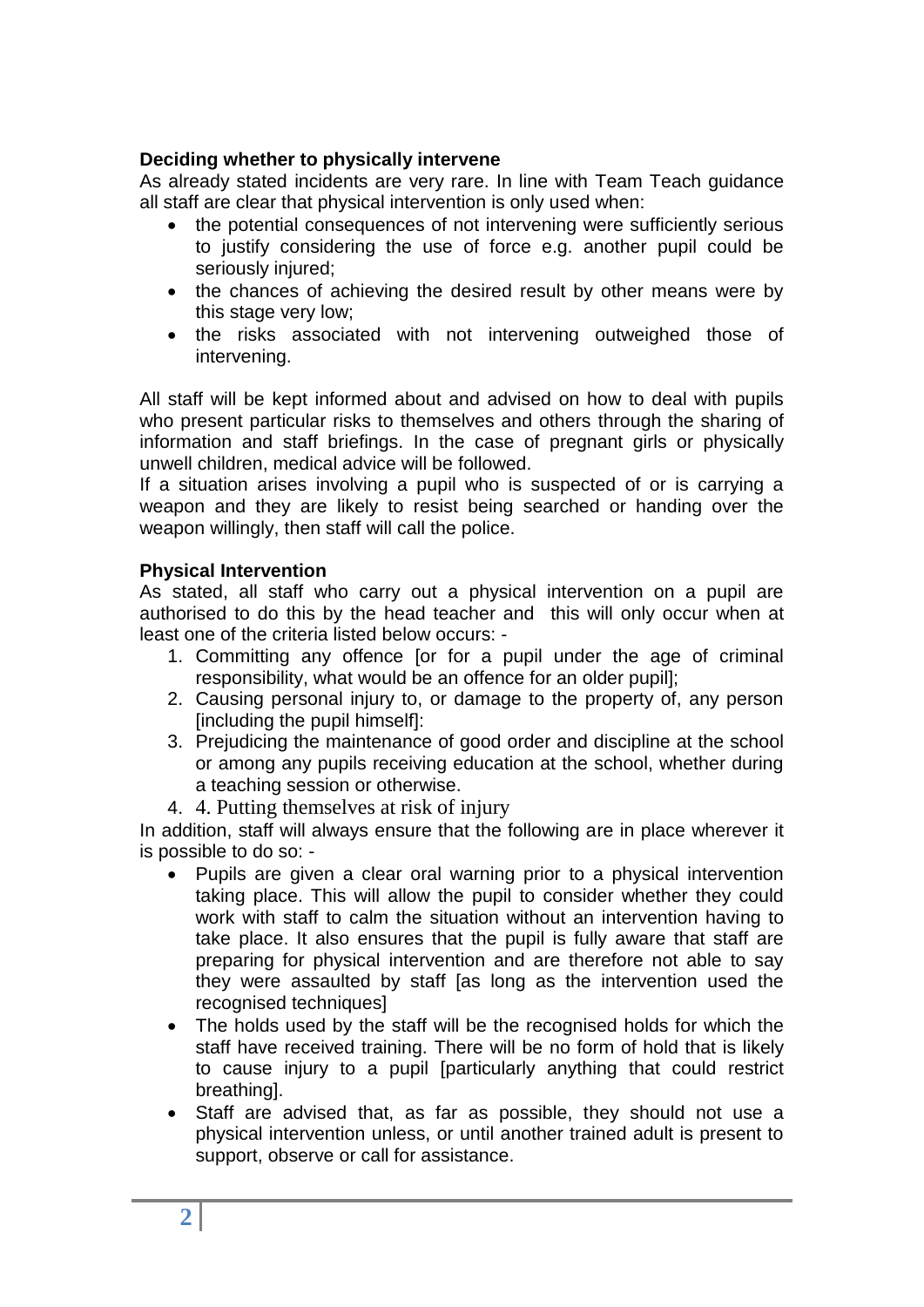## **Staff Training**

The majority of staff receive Team Teach training [www.team-teach.co.uk]. They attend a 6 hour [1-day course]. Some staff attend a 2-day course if it is more likely to need to use the techniques within Maple. Staff attend a refresher course every 3 years. The training is provided by Team Teach accredited trainers.

The skills and techniques taught on a Team-Teach course are as a result of an on going risk assessment in an effort to safeguard everyone involved in a violent incident where physical interventions are necessary.

Team-Teach techniques seek to avoid injury to a pupil, but whilst some physical injury potential can be reduced there remains some risk, with potential for possible bruising or scratching that may occur accidentally, and these are not to be seen necessarily as a failure of professional technique, but a regrettable and infrequent side effect of ensuring that the pupil remains safe.

It is also recognised that staff may choose to respond with a technique from outside the Team Teach framework. This does not automatically render the use of such skill or technique necessarily improper, unacceptable or unlawful. Its use must be judged on whether or not it was reasonable, proportionate and necessary in those particular contexts and circumstances.

We do not use Team Teach at the hospital school due to the nature of the children's medical conditions. In cases where physical intervention is required we would call 2222 and ask for security.

#### **Recording incidents**

All serious incidents, which result in a physical intervention taking place, will be recorded on an incident form [see appendix B] by the staff involved. This is then passed to a member of the senior management team who completes the Serious Incident Book [this is a bound and page numbered book] and investigates the incident thoroughly. This information is then recorded on the incident form. The book is held at Maple, Cedar Road.

#### **Reporting incidents**

Following a physical intervention taking place, the parents/carers of the pupil involved will be informed by either telephone or by email, Once this action has taken place it is recorded on the incident form.

#### **Post-Incident support**

It is essential, following a physical intervention, that both the pupil and member[s] of staff involved are provided with support. Immediately after the incident, both parties will be given time to calm down, as it is not possible to debrief effectively until adrenalin levels subside.

The incident will be discussed and the opportunity to review how this could [if possible] have been handled differently will be considered. This will enable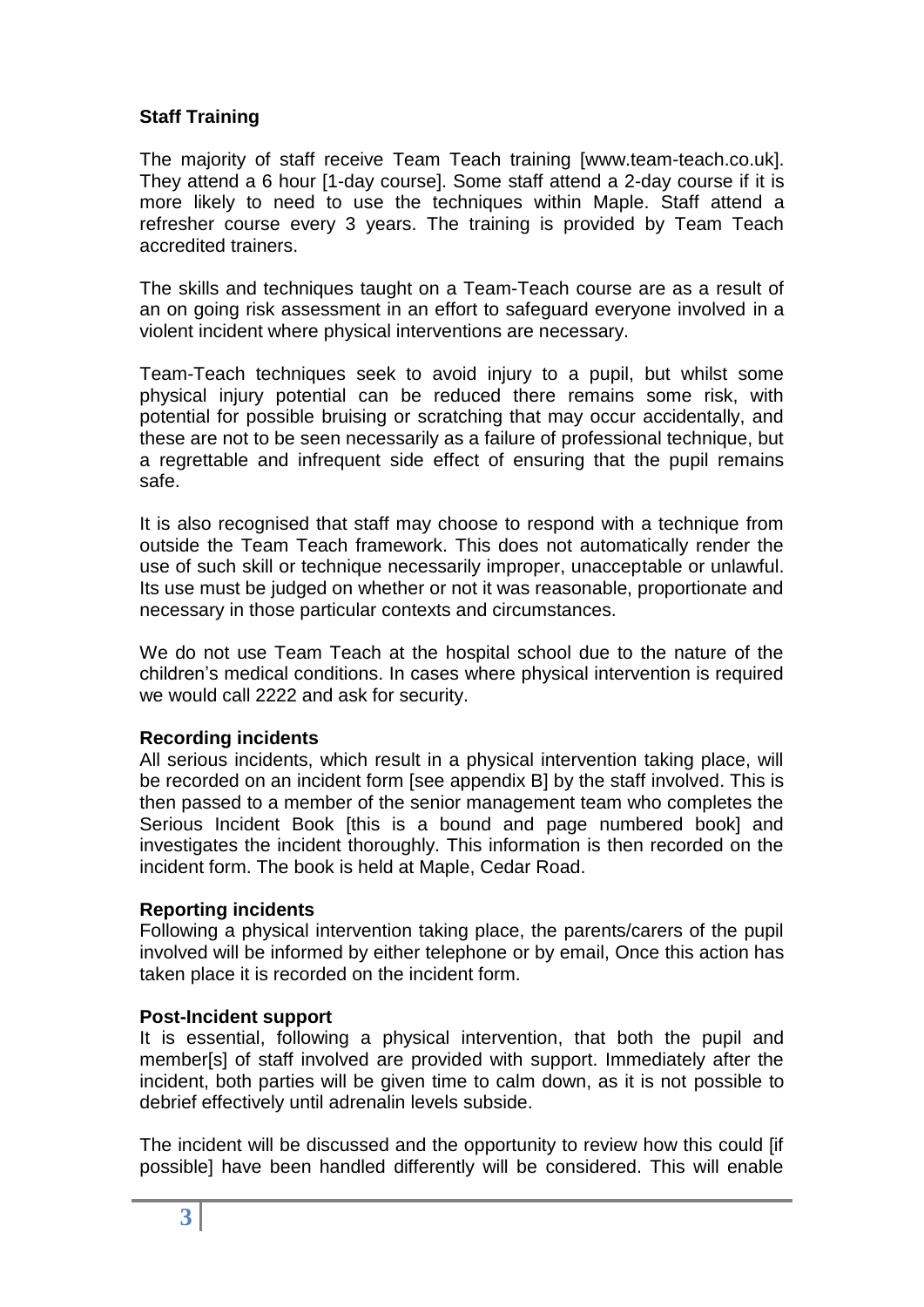staff to develop their skills and knowledge and enable work to be carried out with the pupil about developing strategies that will support them in finding more appropriate ways of managing their behaviour.

A further meeting will be facilitated if necessary between the member[s] of staff and the pupil to enable them to rebuild relationships.

#### **Complaints and Allegations**

Maple has a complaints procedure in place. Should a complaint arise following an intervention this will be activated and the procedures followed.

However, if concerns arise when the investigation of the incident is taking place regarding misconduct by a member of staff, then the child protection policy and procedures may require to be followed. The Head Teacher in consultation with the senior leaders will make this decision. Alternatively, depending on the nature of the alleged misconduct, the decision may be to follow the disciplinary policy and procedures.

#### **Monitoring and Review**

The policy and procedures will be reviewed formally on a 2 yearly basis. However, should amendments be published then the policy will be updated accordingly.

This policy follows the non-statutory guidance published by the DCSF entitled 'The use of force to control or restrain pupils [Circular 11/07]. This guidance replaced and superseded Circular 10/98.

**Date of Policy** June 2022

**Date of Review** June 2024

**Signed**

**Head teacher……………………………………**

**Chair Management Committee……………………….**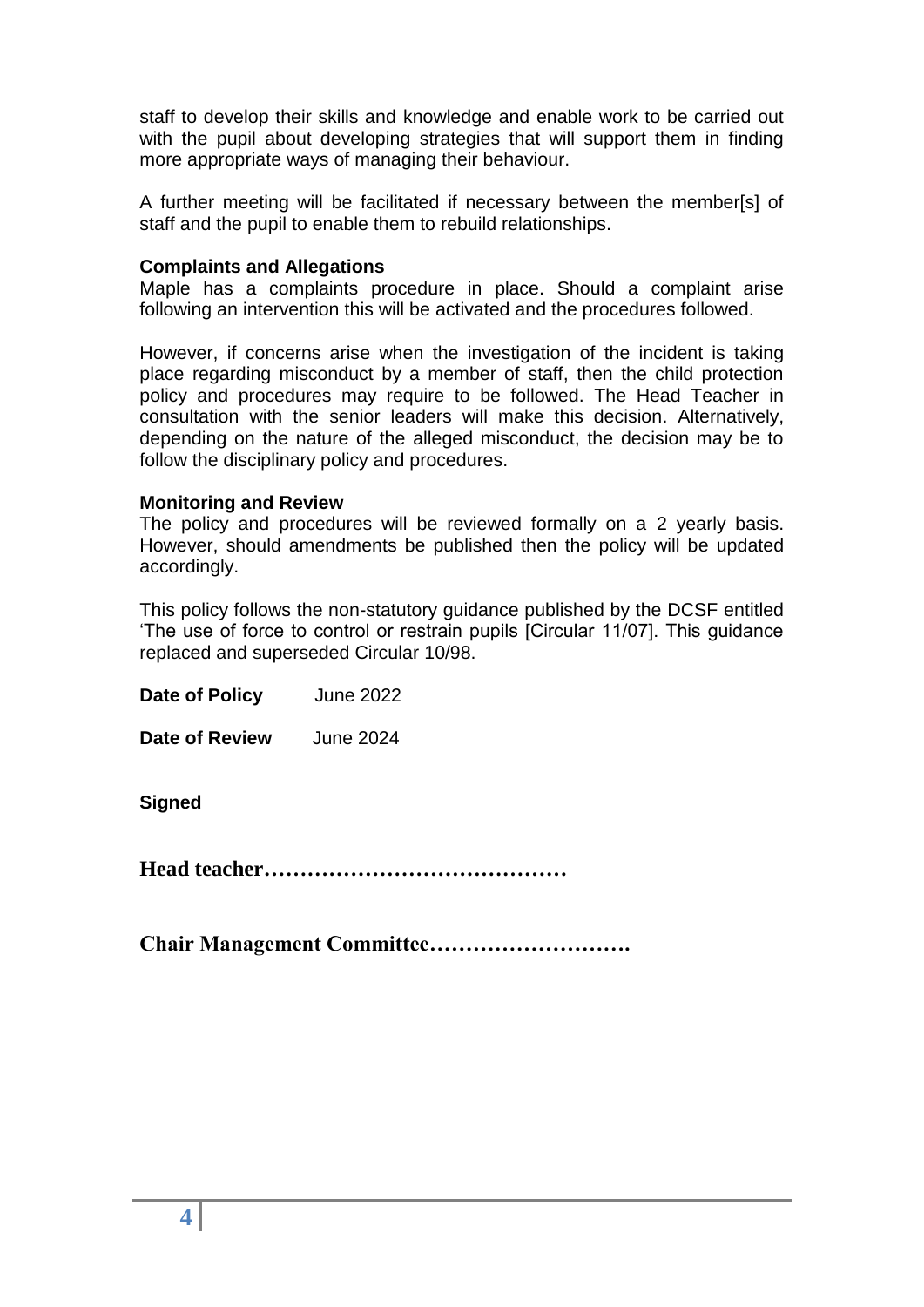**Appendix A** The following staff have participated in Team Teach Training and are authorised to carry out physical intervention

| <b>Staff Member</b>       | <b>Course Level</b> | Date passed     | <b>Next training due</b> |
|---------------------------|---------------------|-----------------|--------------------------|
| <b>Kath Formby</b>        | 1 day               | 12/02/2020      | Feb 2023                 |
| <b>Jane Ward</b>          | 1 day               | 12/02/2020      | <b>Feb 2023</b>          |
| <b>Lynne Elliott</b>      | 1 day               | 12/02/2020      | Feb 2023                 |
| <b>Sharon Heath</b>       | 1 day               | 12/02/2020      | <b>Feb 2023</b>          |
| <b>Dawn Potter</b>        | 1 day               | 12/02/2020      | Feb 2023                 |
| <b>Lisa Waddoups</b>      | 1 day               | 12/02/2020      | Feb 2023                 |
| <b>Jackie Casey</b>       | 1 day               | 12/02/2020      | Feb 2023                 |
| <b>Lorraine Price</b>     | 1 day               | 12/02/2020      | Feb 2023                 |
| Lisa Johnson              | 1 day               | 12/02/2020      | Feb 2023                 |
| <b>Cathryn Richardson</b> | 1 day               | 12/02/2020      | Feb 2023                 |
| <b>Daniel Shires</b>      | 1 day               | 12/02/2020      | Feb 2023                 |
| <b>Marie Walker</b>       | 1 day               | 12/02/2020      | Feb 2023                 |
| <b>Carl Ryde</b>          | 1 day               | 12/02/2020      | Feb 2023                 |
| <b>Tina Metcalfe</b>      | 2 day               | 12/02/2020      | Feb 2023                 |
| <b>Lois Cherrington</b>   | 2 day               | <b>May 2017</b> | <b>May 2020</b>          |
| <b>Cat Hand</b>           | 1 day               | 12/02/2020      | Feb 2023                 |
| <b>Barbara Sharp</b>      | 1 day               | 12/02/2020      | Feb 2023                 |
| <b>Louise Garner</b>      | 1 day               | 12/02/2020      | Feb 2023                 |
| <b>Kris Hadfield</b>      | 1 day               | 12/02/2020      | <b>Feb 2023</b>          |
| <b>Ashlea Hood</b>        | 1 day               | 12/02/2020      | <b>Feb 2023</b>          |
| <b>Carole Robertson</b>   | 1 day               | 12/02/2020      | <b>Feb 2023</b>          |
| Jennie Watson             | 1 day               | 12/02/2020      | <b>Feb 2023</b>          |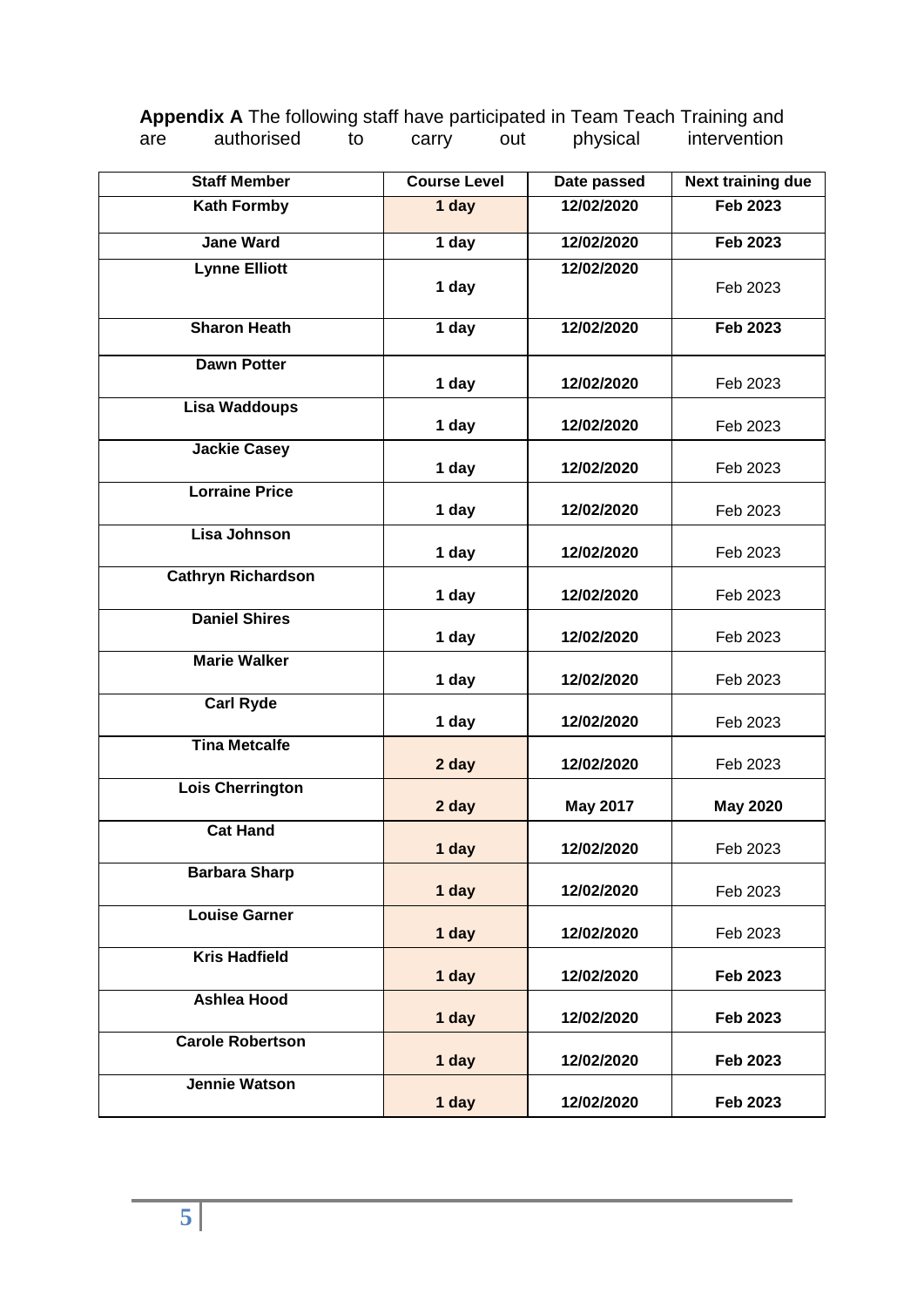# Appendix B

# R**ecord of physical intervention**

# **Please refer to the Behaviour Policy and Physical Intervention Policy.**

| Other staff involved as witnesses |  |
|-----------------------------------|--|
|                                   |  |
|                                   |  |

What led to the incident/triggered the behaviour?

State actual behaviour observed, e.g. hitting rather than aggressive.

|  | What techniques were used to defuse/de-escalate the situation? |
|--|----------------------------------------------------------------|
|--|----------------------------------------------------------------|

| Space given<br>ignoring      | <b>Distraction</b> | $\Box$ Planned  |
|------------------------------|--------------------|-----------------|
| Humour<br>offered            | $\Box$ Reassurance | $\Box$ Time out |
| $\Box$ Other (please state): |                    |                 |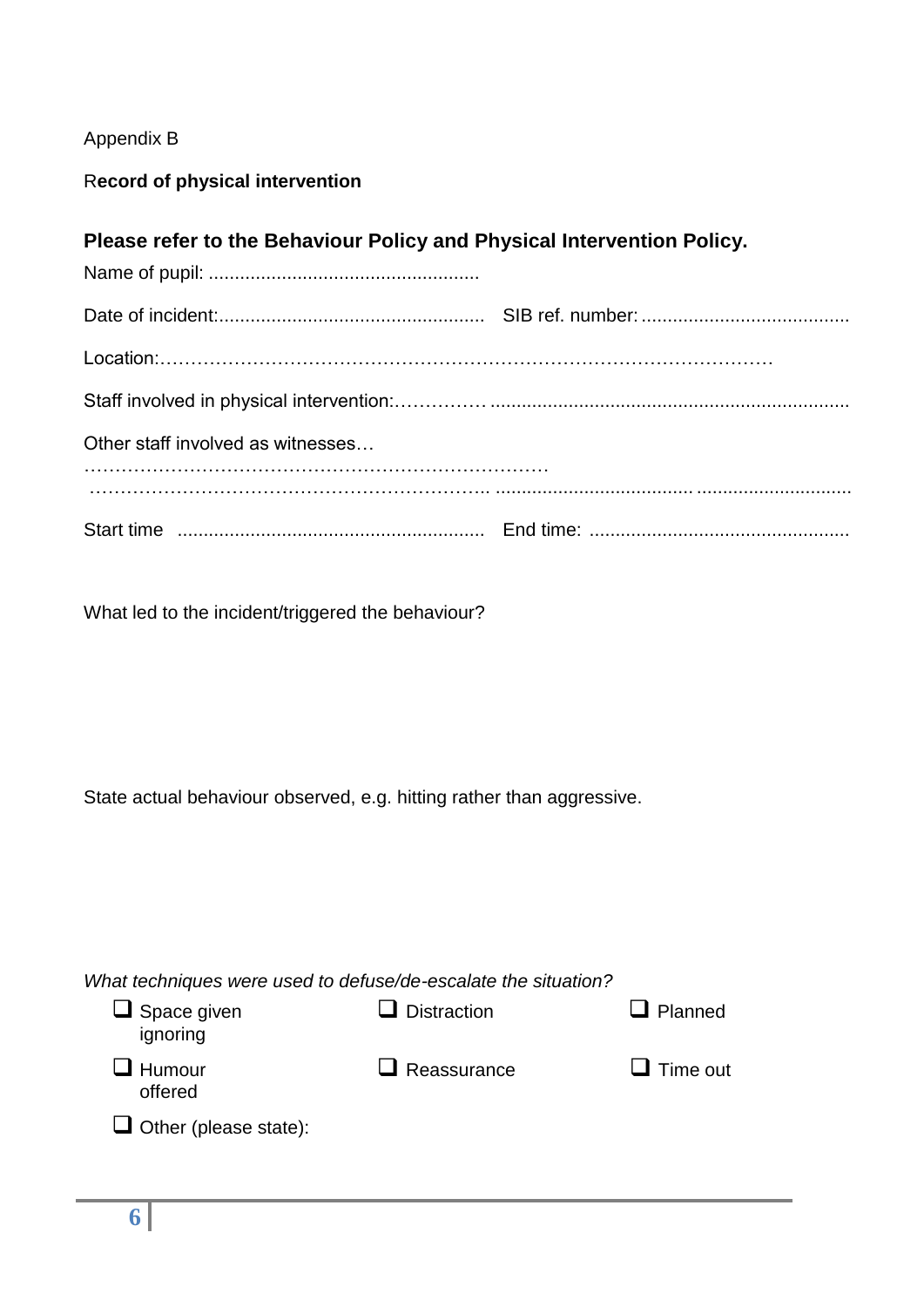*Was the pupil's Personal Handling Plan followed?*

|  |  | $\Box$ No plan was in place |
|--|--|-----------------------------|
|  |  |                             |

 $\Box$  Yes, and was adequate to manage the incident

 $\Box$  Yes, but additional measures were needed and/or behaviour had not been experienced before and the Personal Handling Plan will need reviewing as a result of the incident.

**Reason why reasonable force was thought necessary** *(please tick only 1):*

 $\Box$  The pupil was at immediate risk of injury [Injury to self]

 $\Box$  The pupil was placing other pupils at risk of injury

 $\Box$  The pupil was placing staff or others present at risk of injury

- $\Box$  Property was being or about to be damaged
- $\Box$  Good order was prejudiced [serious disruption] how ?
	- . The same state of the same state of the same state of the same state of the same state of the same state of the same state of the same state of the same state of the same state of the same state of the same state of the
- Other please explain ...................................................................................................

*Description of physical interventions used*

# **TT = Team Teach – please tick all that apply**

| <b>Technique used</b>   | Time applied<br>for: | <b>Type of support</b>                    | Location:<br>(If changed) |
|-------------------------|----------------------|-------------------------------------------|---------------------------|
| $\Box$ TT single elbow  |                      | Supported whilst                          |                           |
| $\Box$ TT figure 4      |                      | standing/walking                          |                           |
| $\Box$ TT double elbow  |                      | $\Box$ Physical support                   |                           |
| $\Box$ TT T-wrap        |                      | released when child<br>'dropped' to floor |                           |
| $\Box$ TT head support  |                      | Supported sitting on 3                    |                           |
| <b>TT</b> shield        |                      | chairs                                    |                           |
| Breathing monitored by: |                      |                                           |                           |

*Post incident support*

How was the pupil calmed after the incident?



 $\Box$  Praised for appropriate/on task behaviour

 $\Box$  Other- please state:

 $\Box$  Incident discussed with pupil at level appropriate to their understanding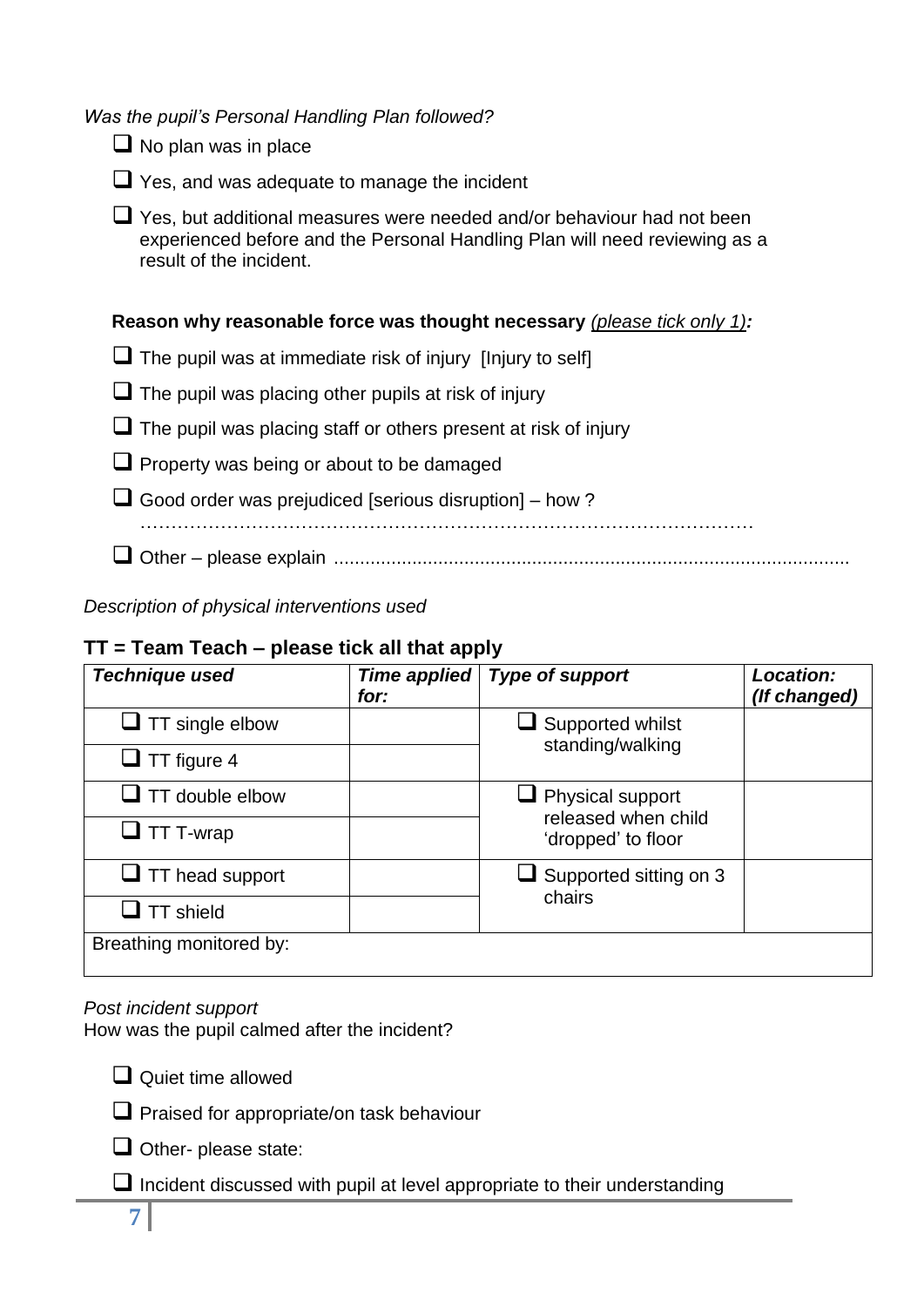By whom:

 Pupil's views recorded: *(Include questions such as how could we have prevented this escalation? Would they like some support?)*

……………………………………………

*Injuries – please tick all that apply and add ACRAS number to brackets [ ]*

| $\Box$ Staff injured                                     | 1 ACRAS completed            |
|----------------------------------------------------------|------------------------------|
| $\Box$ Pupil involved in incident injured [<br>completed | ACRAS completed [ ] body map |
| $\Box$ Other pupils injured                              | <b>ACRAS</b> completed       |
| $\Box$ Other people injured                              | ] ACRAS completed            |

*Record any damage to property.*

**Action taken by staff and outcomes:**

| <b>Time: </b>                    |
|----------------------------------|
| By whom:<br>By whom:<br>By whom: |
|                                  |